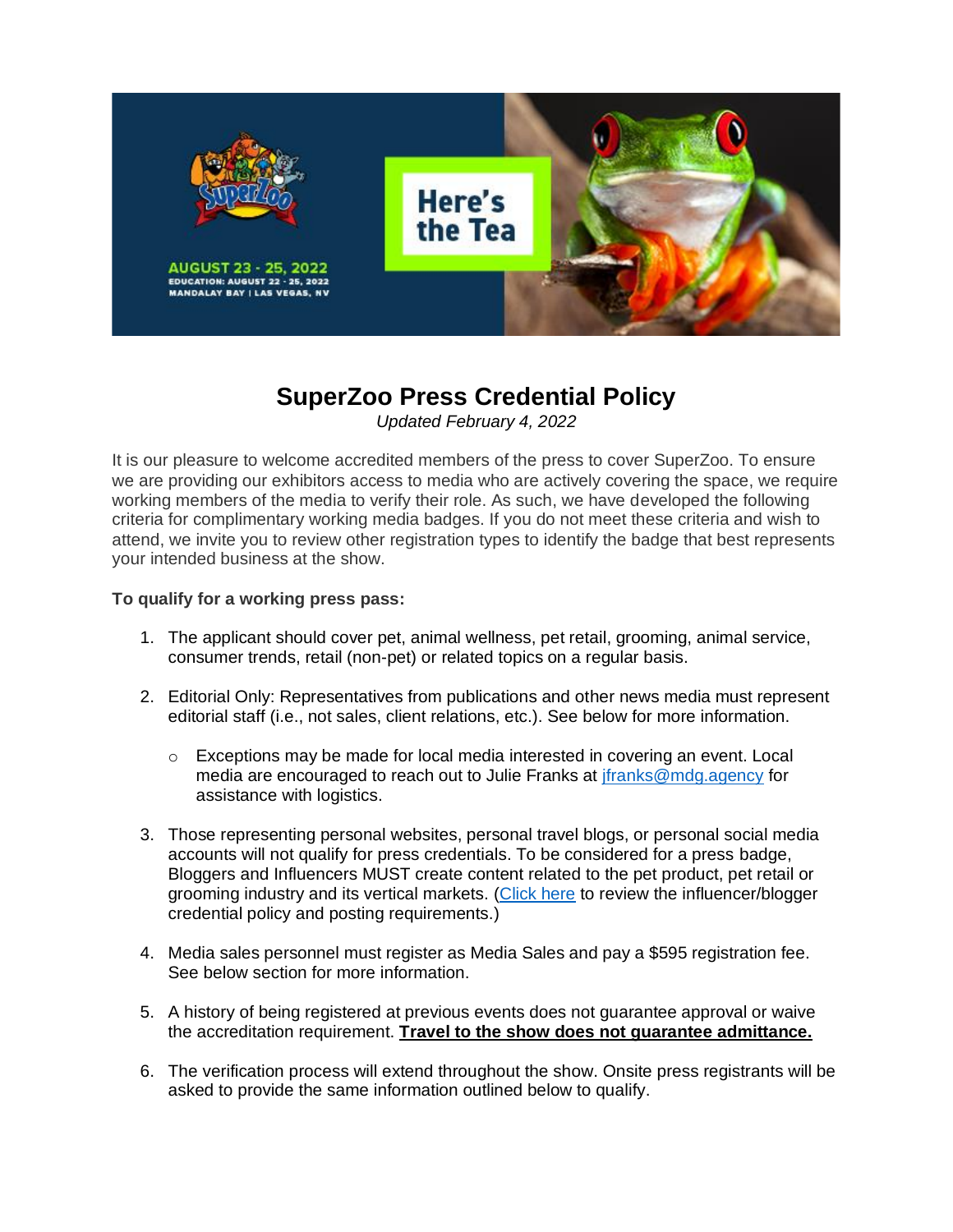# **PRESS/EDITORIAL CREDENTIAL REQUIREMENTS**

#### **Magazine and Newspaper Editorial Staff**

Please provide two (2) of the following acceptable credentials for review and consideration by the SuperZoo staff or representatives.

- A scanned copy of the publication masthead including your name and editorial title
- A scanned copy or active link to bylined editorial work, displaying relevant industry coverage from within the last three months
- An assignment letter from the publication editor or news director outlining a specific editorial assignment for SuperZoo

*Please note: SuperZoo will approve one Publisher per media outlet, but they will need to provide the above credentials for review and consideration. If the publisher does not have an editorial role and cannot verify an editorial history, they will be welcomed to the show but will have to register as media sales. Additional publishers from an outlet will need to attend as media sales.* 

# **TV Crews, Reporters, Cameras / Photo Editors / Technicians**

Please provide the following credentials for review and consideration by the SuperZoo staff.

- A business card reflecting your editorial role
- An assignment letter from the editor or news director outlining your specific assignment to represent your organization in an editorial capacity at SuperZoo

*Please note: With a working media badge, photographers are not permitted to solicit their services. Producers are welcome to attend but will need to do so with a media sales badge.* 

#### **Freelance and Contributing Writers and Photographers**

Please provide both of the following acceptable credentials for review and consideration by the SuperZoo staff.

- Scanned or linked examples of published editorial work in assigning publication with bylined product coverage within the industry, two or more, in the last three months
- An email or scan of an original letter on assigning publication's letterhead from assigning editor or news director with a writing assignment detailing a specific coverage assignment at the show

#### **Industry Influencers/Bloggers**

Please [click here](https://www.superzoo.org/press/services-contacts/) to review the SuperZoo influencer/blogger credential policy and posting requirements.

- All Influencers must post, share and engage with content related to the pet product, pet retail or grooming industry and its vertical markets.
- Blogs must include content related to the pet product, pet retail or grooming industry and its vertical markets. Blog content must be original and updated at least two times per week. Please submit and verify all the following acceptable credentials for review and consideration by the SuperZoo staff.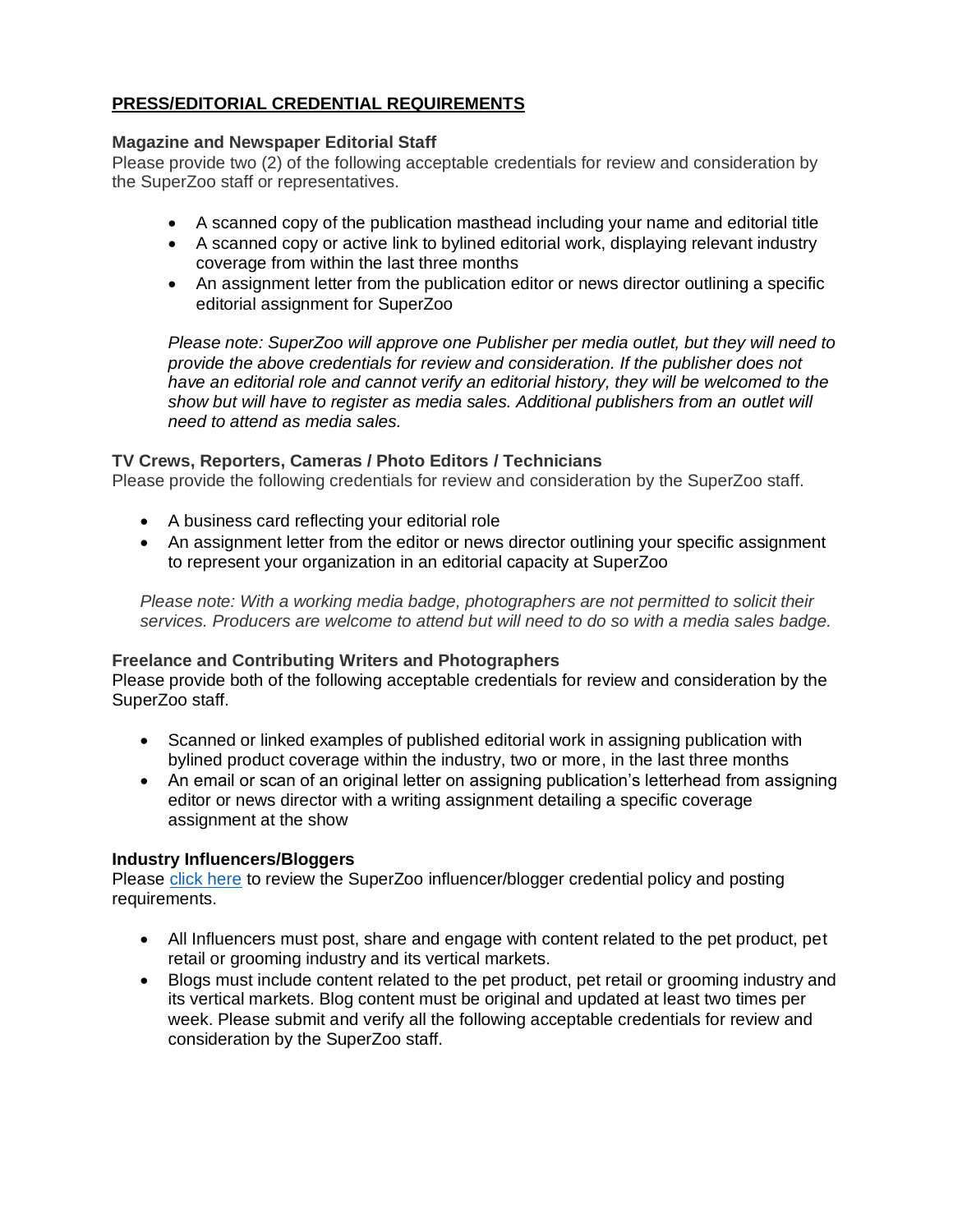# **MEDIA SALES: CREDENTIAL REQUIREMENTS**

### **Media Sales Personnel**

Any attendees joining the show from a media outlet who do not have an editorial role and do not meet the criteria listed above will be asked to register as Media Sales. **A Media Sales badge costs \$595.** 

Media Sales includes:

- Advertising Representatives and Sales Staff
- Marketing Staff
- Producers and publishers without an editorial role
- Web teams
- Content mangers without an editorial role
- Promotion companies
- Agencies and service providers (if not attending on behalf of SuperZoo or a SuperZoo client:
	- o PR agencies
	- o Social media agencies
	- o Marketing/advertising/branding agencies
	- o Business consultants
	- o Content developers
	- o Photographers not associated with an approved media outlet
	- o *Please note: Service providers attending to support a SuperZoo exhibitor should have their exhibiting client register them on their exhibitor badge allotment.*
- Casting directors or film makers
- Other job titles at the discretion of the SuperZoo staff or representatives.

Applicants will be asked to submit the required credentials to verify their Media Sales role. Please submit **all** the following credentials for review and consideration.

- Business card including name and business/organization
- Active link to business website
- Statement of purpose for attending SuperZoo

# **ONSITE REGISTRATION**

If you choose to register on-site, please be sure to bring printed copies of the qualification requests as noted above.

The following on-site registrants **will not** be admitted:

- Freelancers or photographers without a specific written editorial assignment
- Industry Influencers who are not pre-registered
- Industry Bloggers who do not meet the website analytic requirements or have not been reporting on the industry for at least one year
- Personal, lifestyle or hobby bloggers
- Personal pet or animal social media influencers
- Requests from those who do not meet the outlined requirements
- Applicants who applied online and were already denied credentials
- Local media who do not cover the industry, unless they meet the above criteria